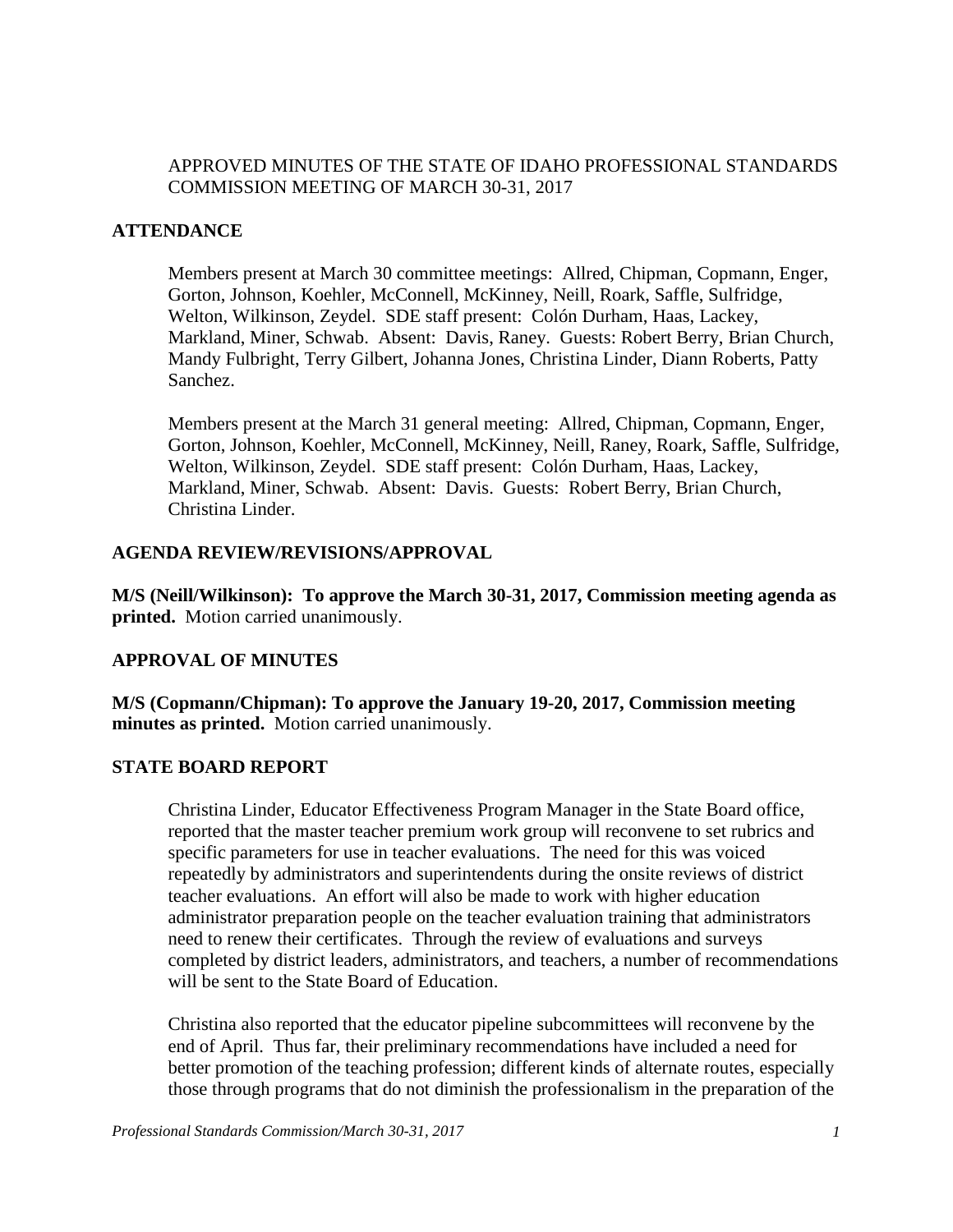teacher; leadership opportunities for teachers to become mentors, both for very new teachers and to provide support across the continuum of teaching. The subcommittees are looking at Minnesota's exemplary supply and demand report as a document to base Idaho's own teacher pipeline reporting on.

Christina emphasized that in the areas of teacher evaluation and the teacher pipeline, the State Board and the Department of Education are working very closely with one another to ensure that they are supporting each other. This collaboration was strongly recommended in the feedback from the teacher evaluation reviews.

Additionally, a STEM Summit is planned for the fall; it will involve the STEM Action Center, the afterschool network, Idaho National Lab (INL), and college and career readiness coordinators. They will explore a systemic way to increase the STEM pipeline.

### **CONSIDERATION OF STIPULATIONS/FINAL ORDERS BY FULL COMMISSION**

Deputy Attorney General Brian Church provided the Commission with the stipulation listed below. The stipulation was agreed to by the respective Respondent and was presented by Brian Church and recommended by the Executive Committee for adoption by the Commission. The Commission members reviewed the stipulation at the meeting and, having posed a question and requested discussion, voted as follows:

**M/S (Sulfridge/Welton): I move that the Commission accept the proposed stipulation as written and enter the accompanying Consent Order, which will be effective once signed, in Case #21432, regarding the certificate of Justin Stewart Noa.** Motion carried unanimously. Commission members Allred, Chipman, Gorton, Koehler, McKinney, and Roark were recused from voting.

Brian Church provided the Commission with the stipulation listed below. The stipulation was agreed to by the respective Respondent and was presented by Brian Church and recommended by the Executive Committee for adoption by the Commission. The Commission members reviewed the stipulation at the meeting and voted as follows:

**M/S (Zeydel/Johnson): I move that the Commission accept the proposed stipulation as written and enter the accompanying Consent Order, which will be effective once signed, in Case #21625, regarding the certificate of Raymond James Cobble.** Motion carried unanimously. Commission members Allred, Chipman, Enger, Gorton, Koehler, McConnell, McKinney, and Roark were recused from voting.

Brian Church provided the Commission with a motion to amend the stipulation in Case #21504, concerning the certificate of Katherine A. McCloud, to extend the deadline for her to complete an ethics course. The Commission had approved a stipulation in that case and entered a consent order on January 8, 2016. The Commission members reviewed the motion and, after discussion, voted as follows: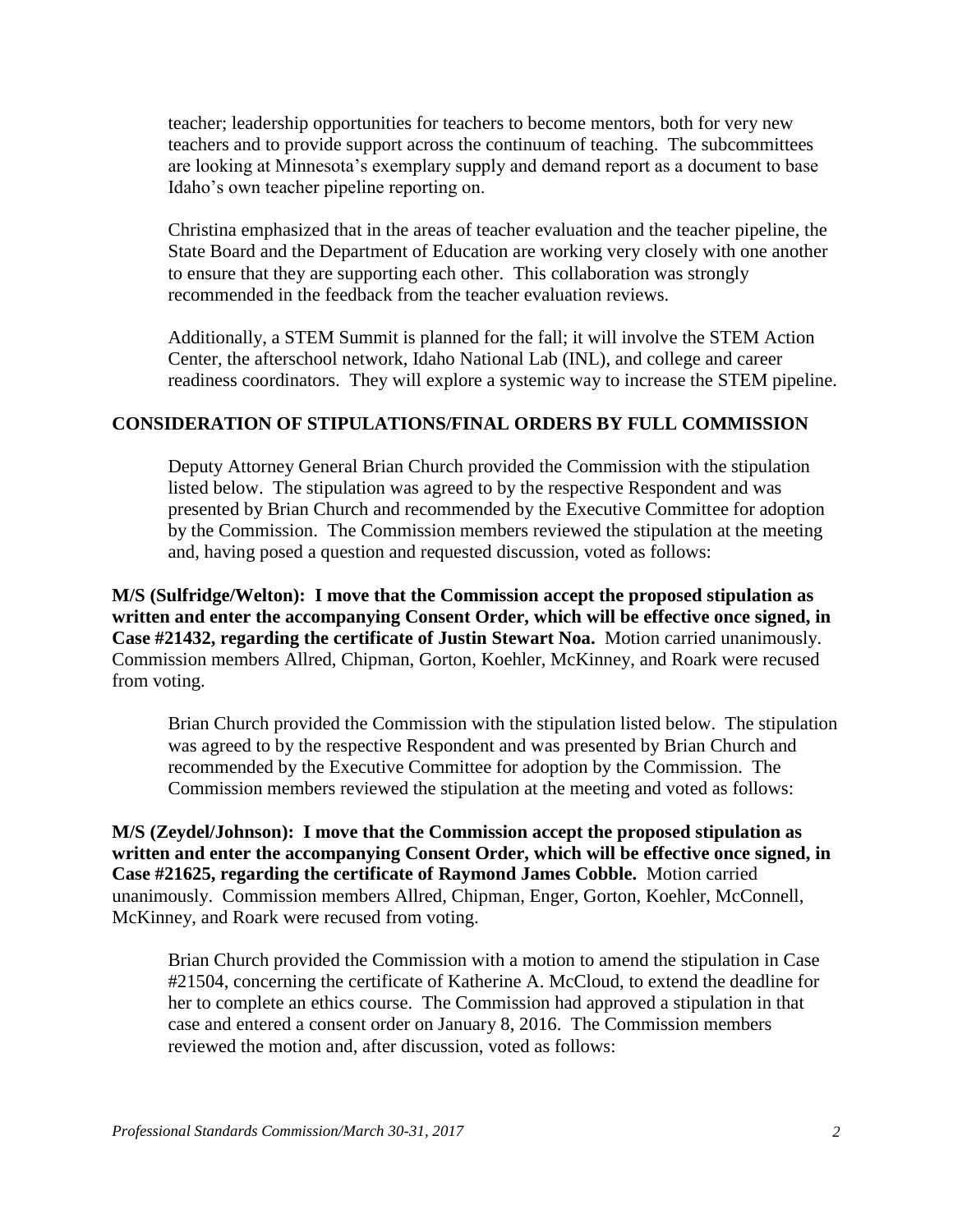**M/S (Sulfridge/McConnell): I move that the Commission accept the request for an extension to complete the stipulation to July 1, 2017, and accept the extension in writing by April 15, 2017.** Motion carried unanimously.

**M/S (Allred/McConnell): In accord with Idaho Code § 74-206(1) (f), to move the full Professional Standards Commission into Executive Session, which was entered for the Commission to discuss pending litigation exempt from disclosure under Chapter 1 of Title 74, Idaho Code.** Allred-yes; Chipman-yes; Copmann-yes; Enger-yes; Gorton-yes; Johnson-yes; Koehler-yes; McConnell-yes; McKinney-yes; Neill-yes; Roark-yes; Saffle-yes; Sulfridge-yes; Welton-yes; Wilkinson-yes; Zeydel-yes. Motion carried unanimously.

**M/S (Allred/Chipman): To move the full Professional Standards Commission into Open Session, after entering Executive Session to discuss pending litigation exempt from disclosure under Chapter 1 of Title 74, Idaho Code.** Allred-yes; Chipman-yes; Copmann-yes; Enger-yes; Gorton-yes; Johnson-yes; Koehler-yes; McConnell-yes; McKinney-yes; Neill-yes; Roark-yes; Saffle-yes; Sulfridge-yes; Welton-yes; Wilkinson-yes; Zeydel-yes. Motion carried unanimously.

# **ADMINISTRATIVE REPORT**

Commission Administrator Lisa Colón Durham (unless indicated otherwise) reported on the following.

- 1. The Department of Education Region IV Career Fair was held in mid-February in Twin Falls. A total of 15 (as opposed to 2 in 2016) teacher preparation candidates participated; a representative of the Idaho State University (ISU) College of Education faculty was also in attendance. School districts appreciated the department's hosting of the event and the opportunity to make a connection with ISU's teacher preparation program.
- 2. Senate Bill S1094 recently passed and revises Idaho Code § 33-130 to include the use of one (rather than two, as it was previously) background check for both certification and employment if conducted within six months. This legislation has spurred the need to also review the entire current Background Investigation Check (BIC) process to determine any needed revisions in an effort to create an accurate, efficient process that meets legal requirements. To accomplish this, a group of law enforcement, state board, legal, school district, charter school, higher education, teachers' union, technology, and Department of Education representatives will meet on April 27 and 28 in Boise for the review/revision of the process.
- 3. Lisa will be participating in the 2017 Legislative Roadshow. The topics that she will be providing information on include the restructuring of the instructional certificates Standard Elementary, Standard Secondary, Exceptional Child, and Blended Early Childhood Education/Early Childhood Special Education into one Standard Instructional Certificate with endorsements (does not really change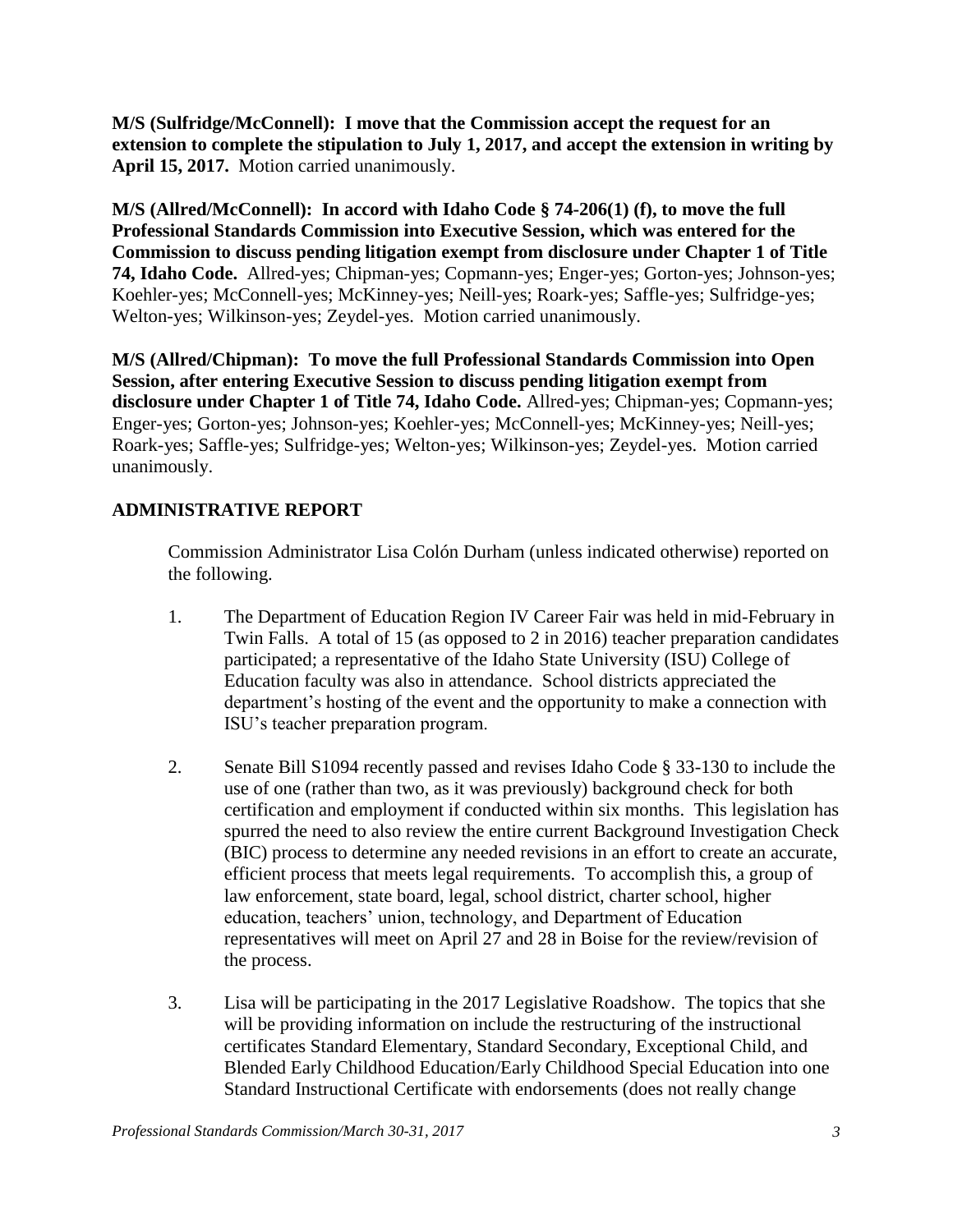anything); what is required by law to conduct a teacher evaluation and what career ladder data must be submitted; and the difference between an Alternative Authorization and a one-year Emergency Provisional Certificate.

- 4. A Lewis-Clark State College (LCSC) program review focused visit will be conducted April 22-25; at that same time the piloted State Specific Requirements will be reviewed for the second time.
- 5. Upcoming standards reviews include Teacher Librarian on April 4-5 and Teacher Leader on May 18-19. These are both part of the 2017-2018 standards reviews.
- 6. Recent staff travel included the following:
	- Region IV Career Fair Twin Falls (Lisa) February 14
	- Ethics Hearing Blackfoot ( Annette, Shannon Haas, Lisa, Brian) February 28 – March 1
	- National Association for Alternative Certification (NAAC) Annual Meeting (Cina, Shannon Miner) – March 15-18
- 7. Upcoming staff travel includes the following:
	- Regions I and II Career Fairs Coeur d'Alene and Moscow (Cina) April 11-13
	- Legislative Road Show (Lisa) April 11-13; April 18-20
	- LCSC Focus Visit Lewiston (Lisa, Annette) April 22-25
	- National and State Collaboration for Educator Effectiveness (NSCEE) Annual Summit – St. Louis (Lisa, Cina) – May 23-26

## **AUTHORIZATIONS COMMITTEE**

Chair Elisa Saffle reported that during its March 30, 2017, meeting, the Authorizations Committee recommended that the Commission approve the following new Teacher to New Certificate/Endorsement requests (for the 2016-2017 school year):

ANDERSON, Leland, Filer #413, Physical Science 6/12 ASEQUINOLAZA, Maria, Kuna Joint #3, All Subjects K-8 BAMFORD, Carla, Jerome Joint #261, English Language Arts 6/12 BERG, Diane, Canyon-Owyhee School Service Agency (COSSA) #555, Generalist K/12 BOICE, Carissia, Canyon-Owyhee School Service Agency (COSSA) #555, Generalist K/12 BRIGGS, Logan, Gooding Joint #231, American Government/Political Science 6/12 CARTER, Janet, Idaho Falls #91, Physical Science 6/12 CRUE, Cydney, Chief Tahgee Elementary Academy District #483, School Principal Pre- $K/12$ 

FARNWORTH, Elizabeth, Boise #1, Communications 6/12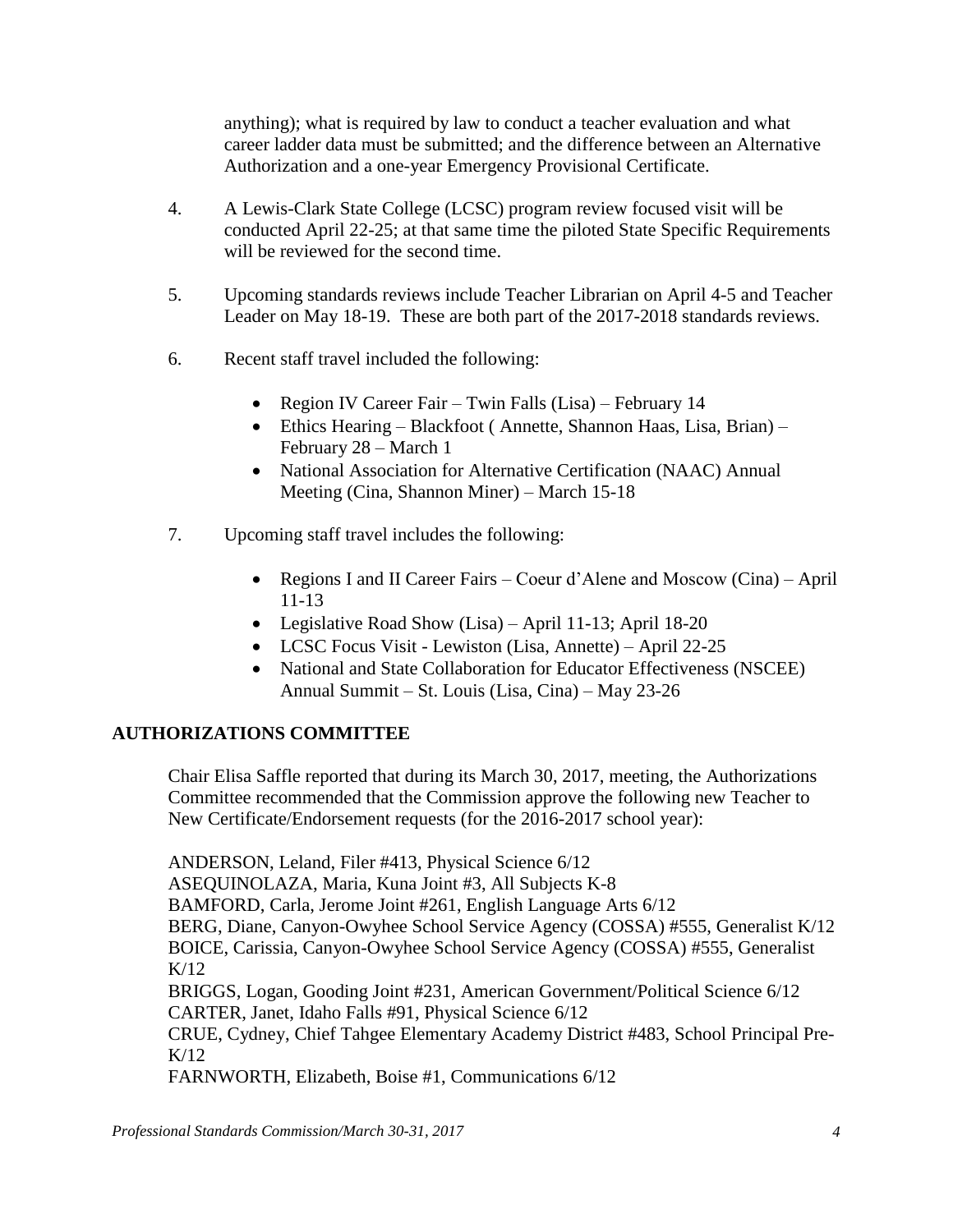HOPWOOD, Michael, Canyon-Owyhee School Service Agency (COSSA) #555, Gifted and Talented K/12 JEFFERIES, Gene, Kuna Joint #3, Health 6/12 KLOCKO, Wendy, Middleton #134, Earth Science 6/12 LEWIS, Lisa, The Kootenai Bridge Academy, Inc. #470, Earth Science 6/12; Health 6/12 McCLURE, Denise, The Academy Charter School District #460, All Subjects K/8 MILLER, Rosemary, Idaho Virtual Education Partners, Inc. #469, Economics 6/12; American Government/Political Science 6/12 MIYAUCHI, Kyle, Middleton #134, American Government/Political Science 6/12 MORRIS, Taci, Middleton #134, Physics 6/12 REICHELT, Annie, Bonneville Joint #93, Natural Science 6/12 WEMP, Emmett, Nampa #131, School Principal Pre-K/12

Chair Elisa Saffle reported that during its March 30, 2017, meeting, the Authorizations Committee recommended that the Commission approve the following new Teacher to New Certificate/Endorsement requests (for the 2017-2018 school year):

DUNN, Richard, Snake River #52, School Principal Pre-K/12

Chair Elisa Saffle reported that during its March 30, 2017, meeting, the Authorizations Committee recommended that the Commission approve the following renewal Teacher to New Certificate/Endorsement requests (for the 2016-2017 school year):

GURNEY, Marvin, Gooding Joint #231, Physical Science 6/12 (2) PATTERSON, Stephanie, Gooding Joint #231, Generalist K/12; Early Childhood Special Education Pre-K/3 (3) SUTTON, Pamela, Canyon-Owyhee School Service Agency (COSSA) #555, Early Childhood Special Education Pre-K/3 (2) WHEATLEY, Rachel, Boundary County #101, Mathematics 6/12 (2)

During its March 30, 2017, meeting, the Authorizations Committee recommended that the Commission approve 29 Content Specialist endorsement applications and 1 Pupil Personnel Services endorsement application (all for the 2016-2017 school year).

Elisa added that the committee also reviewed 3 one-year Emergency Provisional Certificate applications that will go to the State board for final approval; the committee members expressed concern over Provisional applications that they feel should not be approved. Lisa Colón Durham agreed to request clarification from State Board staff on what specifically the Commission's responsibility is in reviewing the Provisional applications.

**The Commission ACCEPTED the report of the Authorizations Committee.** Motion carried unanimously.

### **PROFESSIONAL DEVELOPMENT COMMITTEE**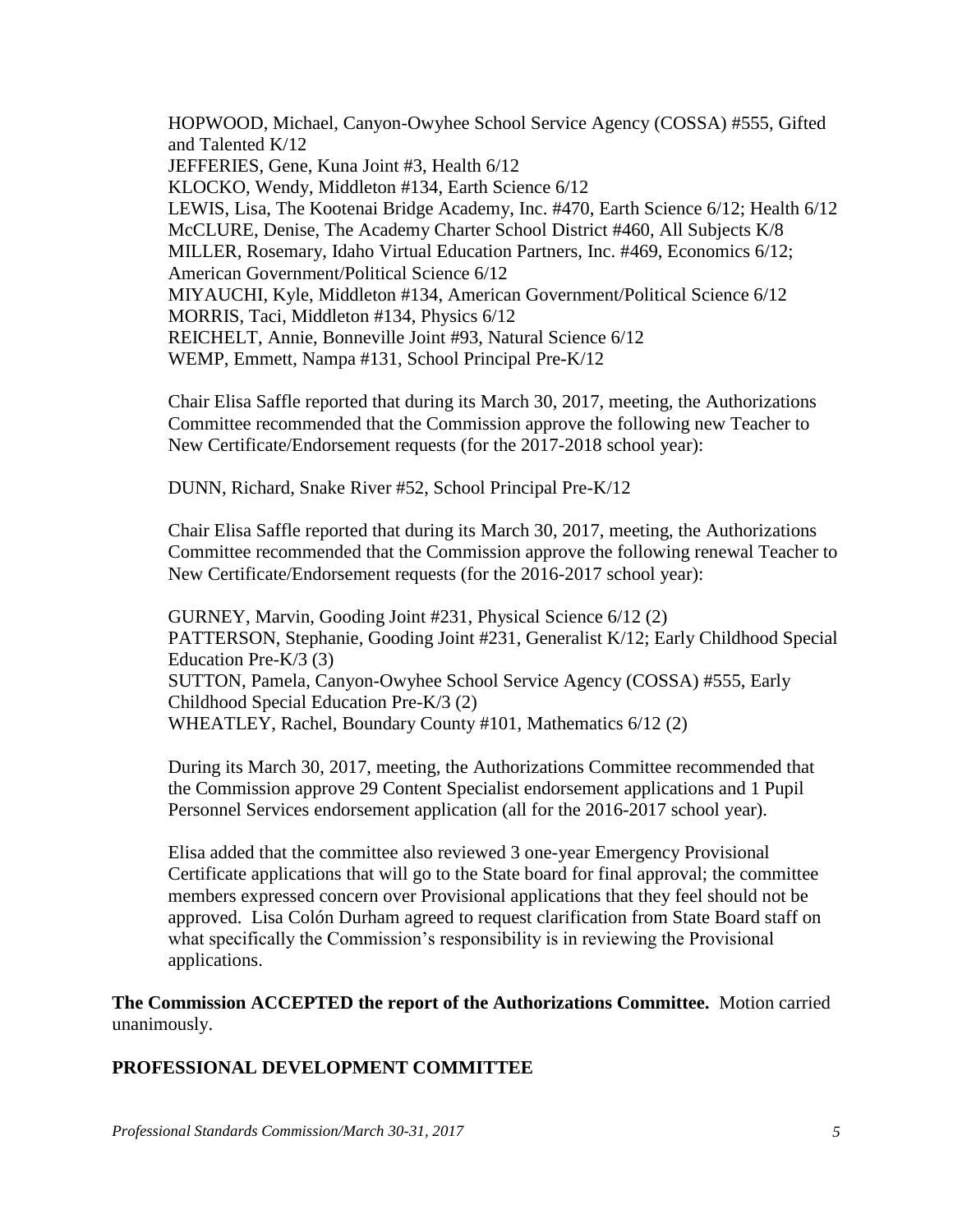Chair Ginny Welton reported that the committee has reviewed the ethics courses that are recommended by the Commission in ethics cases. The committee believes that the ethics courses recommended by the Commission are appropriate, quality courses, with the exception of the ethics course offered at North Idaho College. More information will be obtained on this specific course, and the committee will make a recommendation regarding the course at the June Commission meeting.

The committee has concern surrounding a possible and/or perceived disconnect between the younger generation of professionals and boundaries related to social media and communication lines. It has been recommended that the committee look at the ethics courses that teacher candidates are required to take for credentialing. The committee is requesting that higher education institutions in the state submit to the committee for the committee's review what courses their teacher candidates are required to take regarding ethics. Lisa Colón Durham agreed to communicate with Idaho Association of Colleges for Teacher Education (IACTE) in the matter of this request.

The committee received the application procedures/professional development for Career Technical Education. In that information it states that there is an appeals process if credits or in-service hours are rejected for certification. Kristi Enger shared that Idaho Career & Technical Education (ICTE) is working to more fully align their certification requirements with the policies and rule that the Department of Education follows. Before the June Commission meeting, the committee will review the above-mentioned appeals process and make any appropriate recommendation, such as should appeals come to the committee for approval.

The committee will also look at 1) renewal credits and possible credit for mentor teachers and cooperating teachers, possible credit for taking on a student teacher, and possible acceptance of continuing education units from other states and 2) Individualized Professional Learning Plans (IPLP).

**The Commission ACCEPTED the report of the Professional Development Committee.**  Motion carried unanimously.

### **BUDGET COMMITTEE**

Chair Tony Roark called Commission member attention to the Revenue line on the spreadsheet of PSC Revenue/Expense Details for FY2017. As expected at this time of year, revenue began to climb in January of 2017, and it continues to climb as new certification applications and fees start to come in. Our primary expenses over the last three months have been Commission meetings, travel for Commission staff, standards reviews, and other miscellaneous expenses.

As requested, the committee reviewed the analysis provided them of Professional Standards and Certification staff salaries as compared to the rest of the Department of Education. On behalf of the committee, Tony requested that Lisa Colón Durham, prior to the June Commission meeting, provide the committee with 1) the Commission budget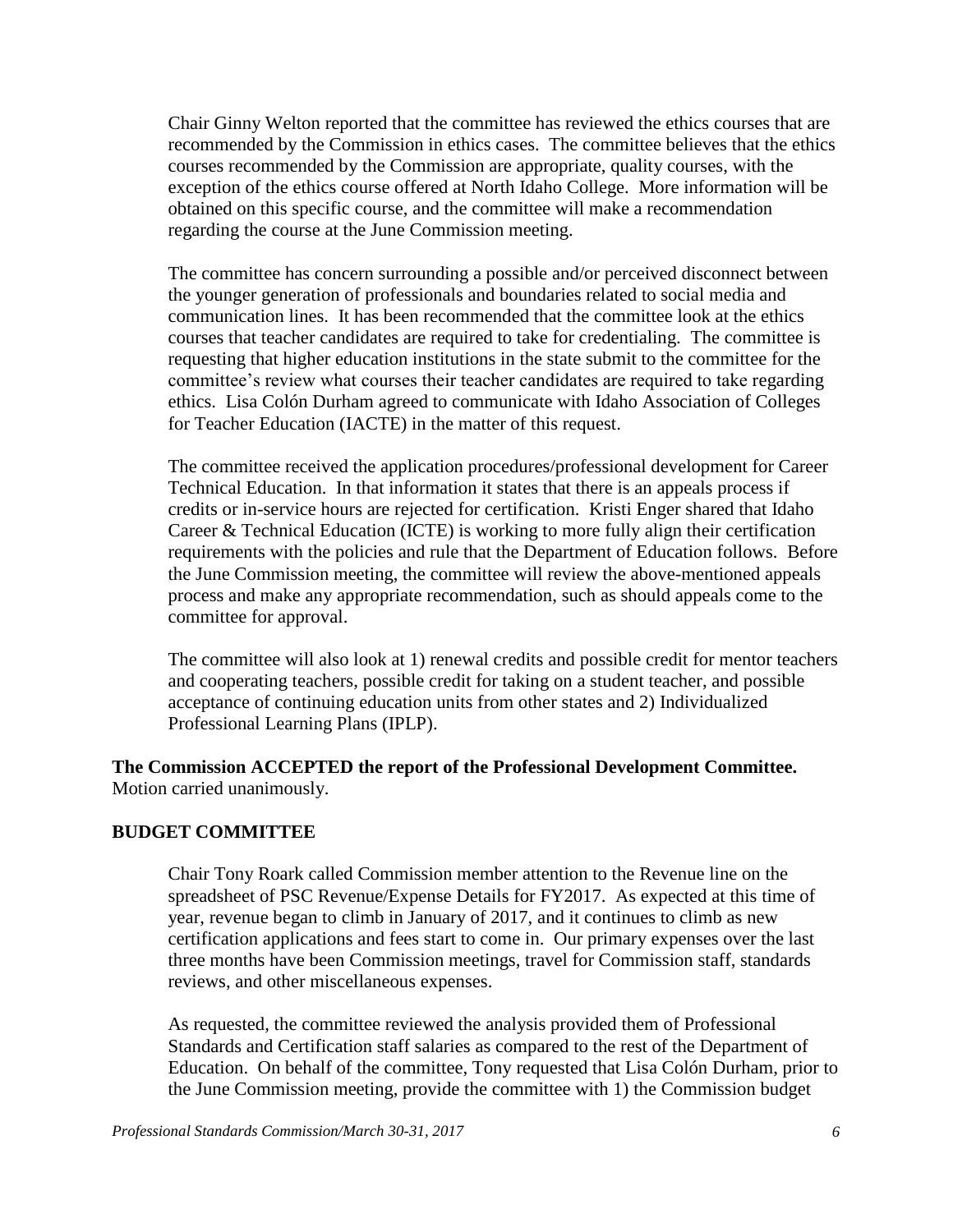carryover amount for the last five years and 2) Lisa's considered judgment on the appropriateness of the job classification for each employee in Professional Standards/Certification. Lisa agreed to do so.

## **The Commission ACCEPTED the report of the Budget Committee.** Motion carried unanimously.

## **STANDARDS COMMITTEE**

Chair Dana Johnson reported on the following committee discussion items (unless indicated otherwise):

1. The committee has continued its process of evaluating recommendations from content area expert groups that have reviewed and made recommendations for potential changes to Idaho standards and endorsements.

Idaho Core Teaching Standards – The Pre-Service Technology Standards, the State Specific Requirements recommended by the Idaho Higher Education Literacy Partnership (IHELP) for Literacy, and a definition of tribal sovereignty for the glossary need to be imbedded/added to the Core Teaching Standards. The committee approved the recommendations from content area expert groups for the Core Teaching Standards but will wait until the above-mentioned tasks are completed before forwarding them for State Board approval.

Administrator Standards – The committee reviewed the recommendations from the content area expert group for these standards and recommended approval by the full Commission. At the full Commission meeting, the pros and cons of moving the new Administrator Standards forward for State Board approval consideration were discussed extensively given the fact that the Administrator Standards under approval consideration were taken out of the regular 5-year standards review cycle to be reviewed a year early.

**M/S (Neill/Welton): To recommend that the State Board of Education approve the reviewed and recommended revisions to the new Idaho Administrator Standards.** Raney – no. Motion carried.

- 2. The committee reviewed the Humanities endorsement and determined that they would keep it as it currently is.
- 3. The committee will wait to hear more from the STEM task force before considering the creation of an Idaho STEM endorsement.
- 4. Committee members continued discussion on occupational therapist and physical therapist funding difference in rule versus certification; they will continue to research that.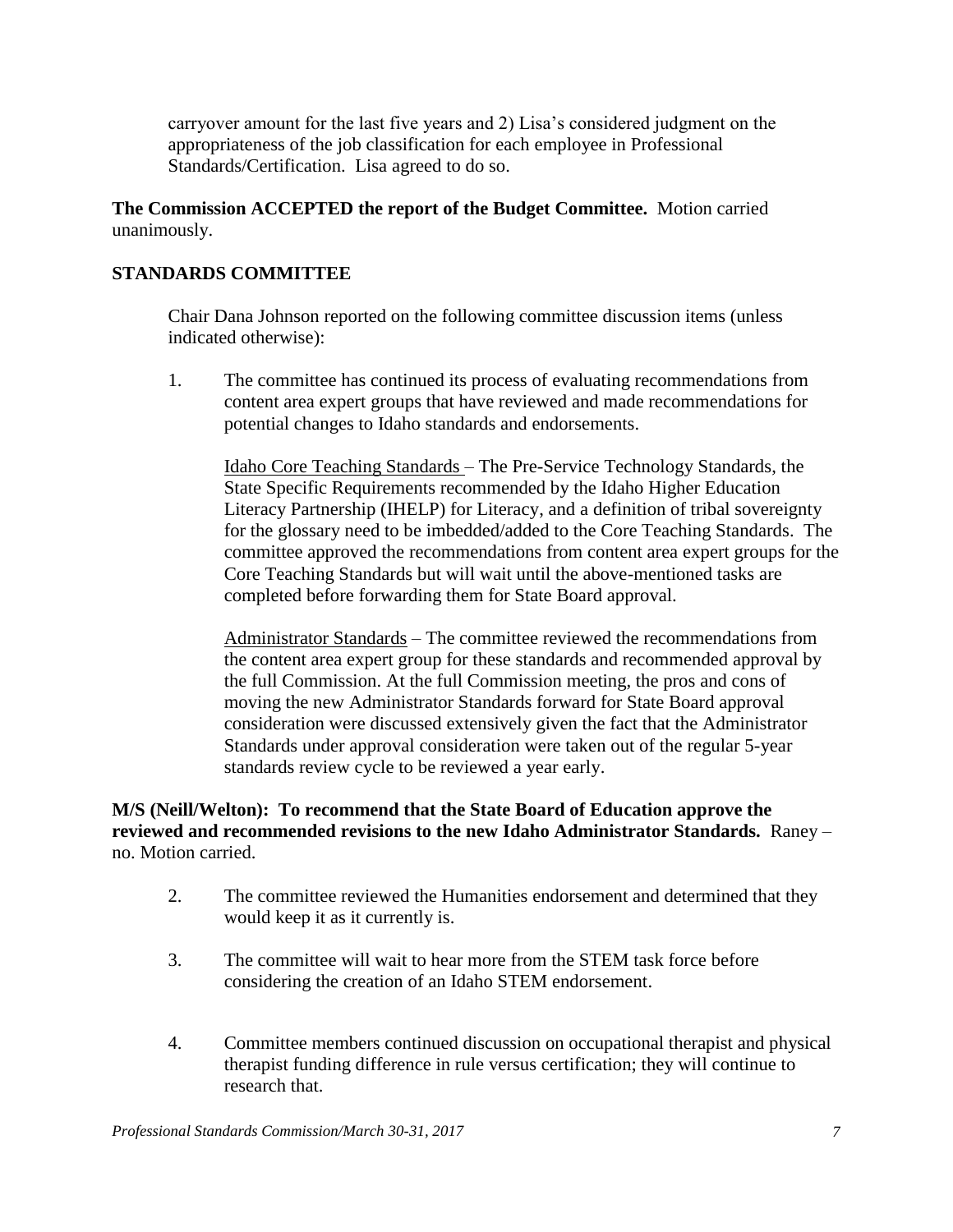- 5. Lisa Colón Durham explained that Idaho Code 33-1212 allows an individual with an occupational license in social work, which is a bachelor's degree level, to act as a school counselor; that is a statute, and statute supersedes rule. The biggest concern here is that such an individual would be allowed to provide social and emotional counseling/therapy. A Counselor – Limited (K-12) endorsement has been proposed to meet the requirements of 33-1212; the endorsement would list the specific services that a person with the endorsement can perform, and the "Counselor – Limited" would signify to district individuals that there is a limitation for this person to act as a school counselor. The Standards Committee began drafting clarity on the endorsement; the Office of the State Board will use a counselor work group that is convening to define assignment code/description of services a limited counselor can provide.
- 6. The committee looked at the requirements for reinstating an expired certificate and discussed possibly changing those parameters to be based on successful evaluations, the applicant's IPLP, credit renewal requirements, and then Mathematical Thinking for Instruction (MTI) or literacy classes if applicable.
- 7. The committee discussed out of state, non-traditional, alternative authorization, and renewal certificates and the current MTI and Idaho Comprehensive Literacy Course (ICLC) requirements within them with an eye toward removing some of those barriers and moving toward successful evaluation, an IPLP, and 6 credits as requirements. The rule language for these changes will be shared with the full Commission at a later time.
- 8. The committee also discussed the content area assessment requirements for all types of certificates and questioned what level of degree, if any, in a specific content area may be utilized in place of Praxis II or other recognized assessment. It was felt that content area assessment could be met with a bachelor's degree or higher in content (not blended with education degree).
- 9. Lewis-Clark State College submitted new program certification requests in Communication Arts and Psychology endorsements. The committee reviewed the institution's very thorough, suggested recommendations for those two new endorsements.

## **M/S (McConnell/Neill): To recommend that the State Board of Education conditionally approve the Lewis-Clark State College Communication Arts and Psychology endorsements new program proposal for certification.** Motion carried unanimously.

10. The committee reviewed the state team report from the University of Idaho program review focused visit conducted October 10-12, 2016. Part of the focused visit was to also review the State Specific Requirements that include literacy, mathematics, data literacy, clinical practice, and institutional recommendations. The University of Idaho was the first Idaho institution to allow the piloting of a State Specific focused visit on the State Specific Requirements. As a pilot, the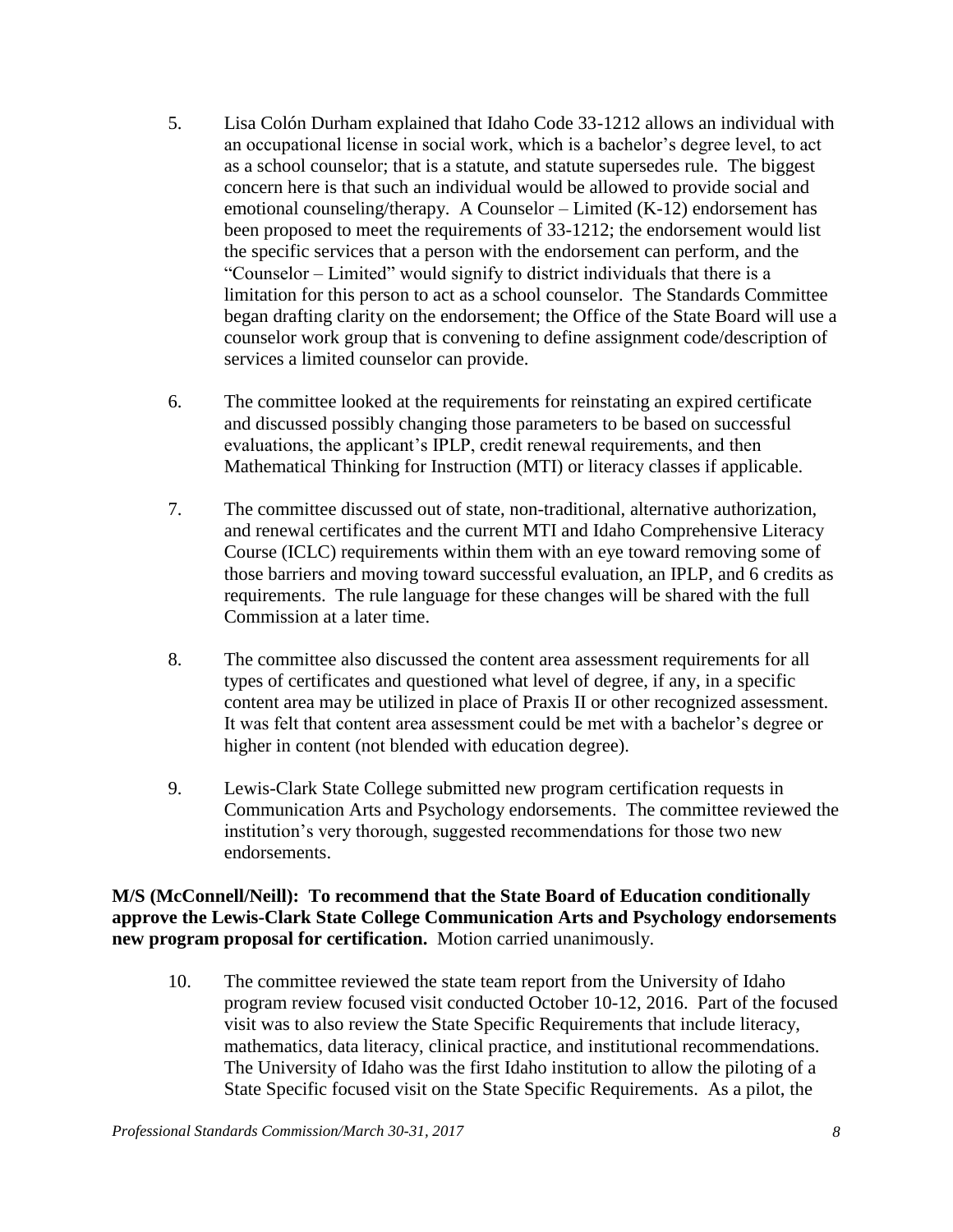data collected on the State Specific Requirements is included in the state team report, but it will not be made public other than for information purposes. Lisa commended the University of Idaho Teacher Librarian program, which went from a Conditional Approval rating in 2014 to now a Target rating in several different areas. Taylor Raney requested that the current full Approval rating for the Teacher Librarian program be reflected in the motion.

**M/S (McConnell/Enger): To recommend that the State Board of Education approve the University of Idaho Focused Visit state team report with the omission of the State Specific Requirements review portion of the report, as they are still being piloted; it is also recommended that the State Board of Education approve the University of Idaho Teacher Librarian program.** Motion carried unanimously.

- 11. The Lewis-Clark State College program review focused visit will be conducted April 22-25, 2017.
- 12. Upcoming 2017-2018 standards reviews include Teacher Librarian on April 4-5 and Teacher Leader on May 18-19. The dates for the following 2017-2018 standards reviews have yet to be determined: English Language Arts, Literacy, Gifted and Talented, and Online Teacher.

**The Commission ACCEPTED the report of the Standards Committee.** Motion carried unanimously.

### **EXECUTIVE COMMITTEE**

Chair Char McKinney reported that the Executive Committee met with Deputy Attorneys General Robert Berry and Brian Church, Shannon Haas, and Annette Schwab to discuss ethics case information.

**M/S (Koehler/Allred): In accord with Idaho Code § 74-206(1)(d), to move the Executive Committee into Executive Session, which was entered for the Executive Committee to consider investigatory records exempt from disclosure under Chapter 1 of Title 74, Idaho Code.** Motion carried unanimously.

Brian and Robert reviewed all cases needing Executive Committee decisions.

**M/S (Chipman/Koehler): To move the Executive Committee into Open Session, after entering Executive Session to consider investigatory records exempt from disclosure under Chapter 1 of Title 74, Idaho Code.** Motion carried unanimously.

**M/S (Roark/Gorton): In accord with Idaho Code § 74-206(1)(d), to move the Executive Committee into Executive Session, which was entered for the Executive Committee to consider investigatory records exempt from disclosure under Chapter 1 of Title 74, Idaho Code.** Motion carried unanimously.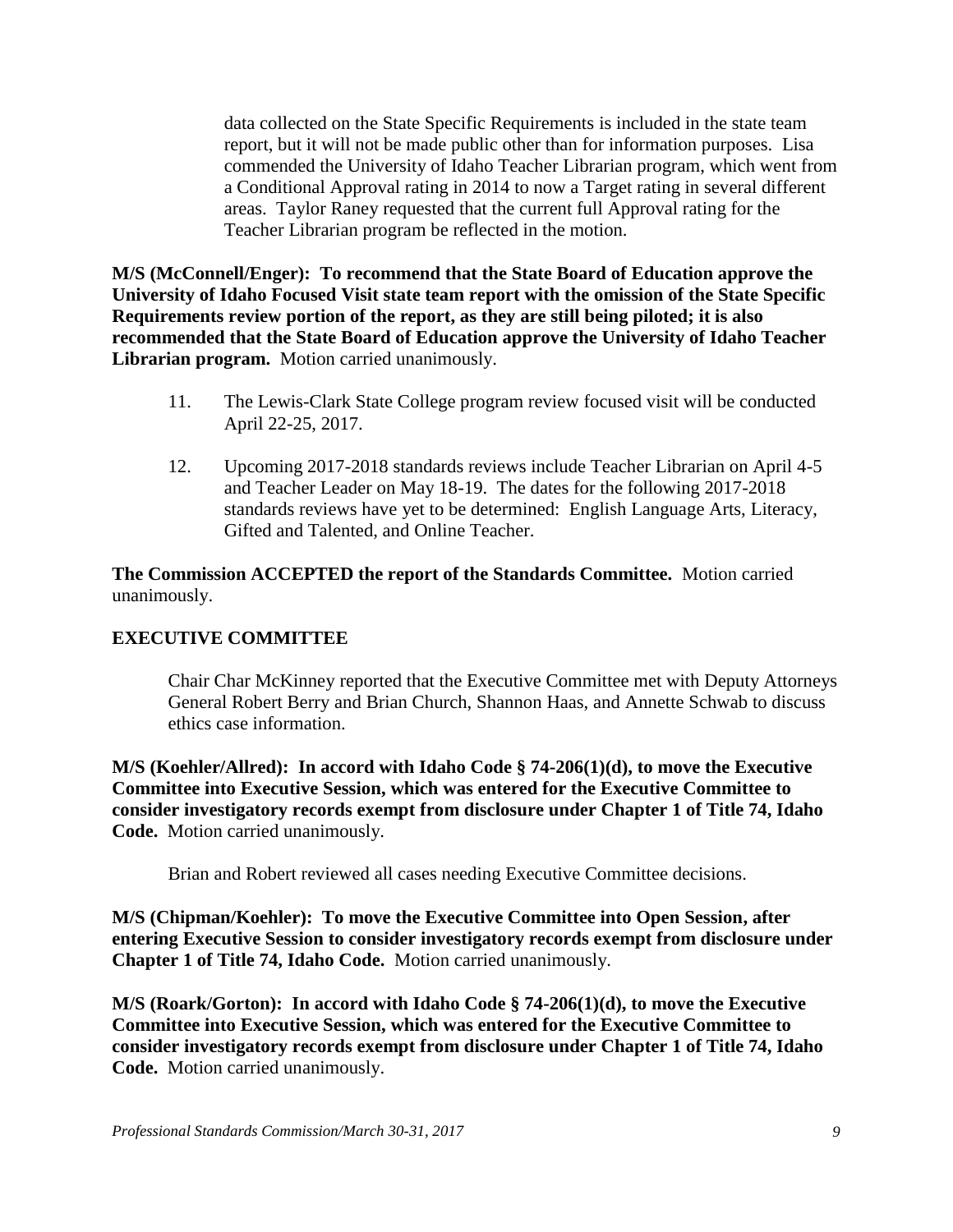**M/S (Chipman/Koehler): To move the Executive Committee into Open Session, after entering Executive Session to consider investigatory records exempt from disclosure under Chapter 1 of Title 74, Idaho Code.** Motion carried unanimously.

Chair Char McKinney reported that committee members reviewed 11 new cases. In 7 of those cases the committee found probable cause (3 suspensions with conditions and 4 revocations); in 1 case the committee found no probable cause; 3 of the cases need additional information. An update on the 22 existing cases includes 1 case with a counter offer; 2 cases with pending administrative complaints; 4 cases in which a hearing has been requested; 2 cases in which a hearing has been held since the last Commission meeting; 2 cases that are being investigated by the Commission; 2 cases needing deputy attorney general and/or Commission staff action; 2 cases that need to go to the full Commission; 5 cases on hold; and 2 cases in which there is a pending default. There are currently 33 cases overall.

**The Commission ACCEPTED the report of the Executive Committee.** Motion carried unanimously.

## **LEADERSHIP TEAM**

Chair Char McKinney reported that the Leadership Team met by teleconference on March 15. The team reviewed the proposed March 30-31 Commission meeting agenda; discussed the Commission staff salary breakdown that has been requested; discussed potential meeting dates for 2017-2018 and requested that Commission staff propose meeting dates that do not conflict with meeting/hotel room availability; and requested that Commission staff provide a cost/amenities comparison of downtown hotels from which to choose for Commission lodging in 2017-2018. The next Leadership Team teleconference date is May 24, 2017.

**The Commission ACCEPTED the report of the Leadership Team.** Motion carried unanimously.

#### **NEW BUSINESS**

#### **Setting of Commission 2017-2018 Meeting Dates**

The Commission discussed the scheduling of their meeting dates for 2017-2018.

## **M/S (Chipman/Raney): To accept the following Commission meeting dates for 2017-2018 as amended: September 14-15; November 16-17; January 25-26; April 5-6; June 21-22.**

#### **Hotel Consideration for Out-of-Area Members for 2017-2018**

Out-of-area Commission members discussed the list of cost/amenities of downtown Boise hotels that was provided and decided to stay at the downtown Residence Inn during the 2017-2018 year.